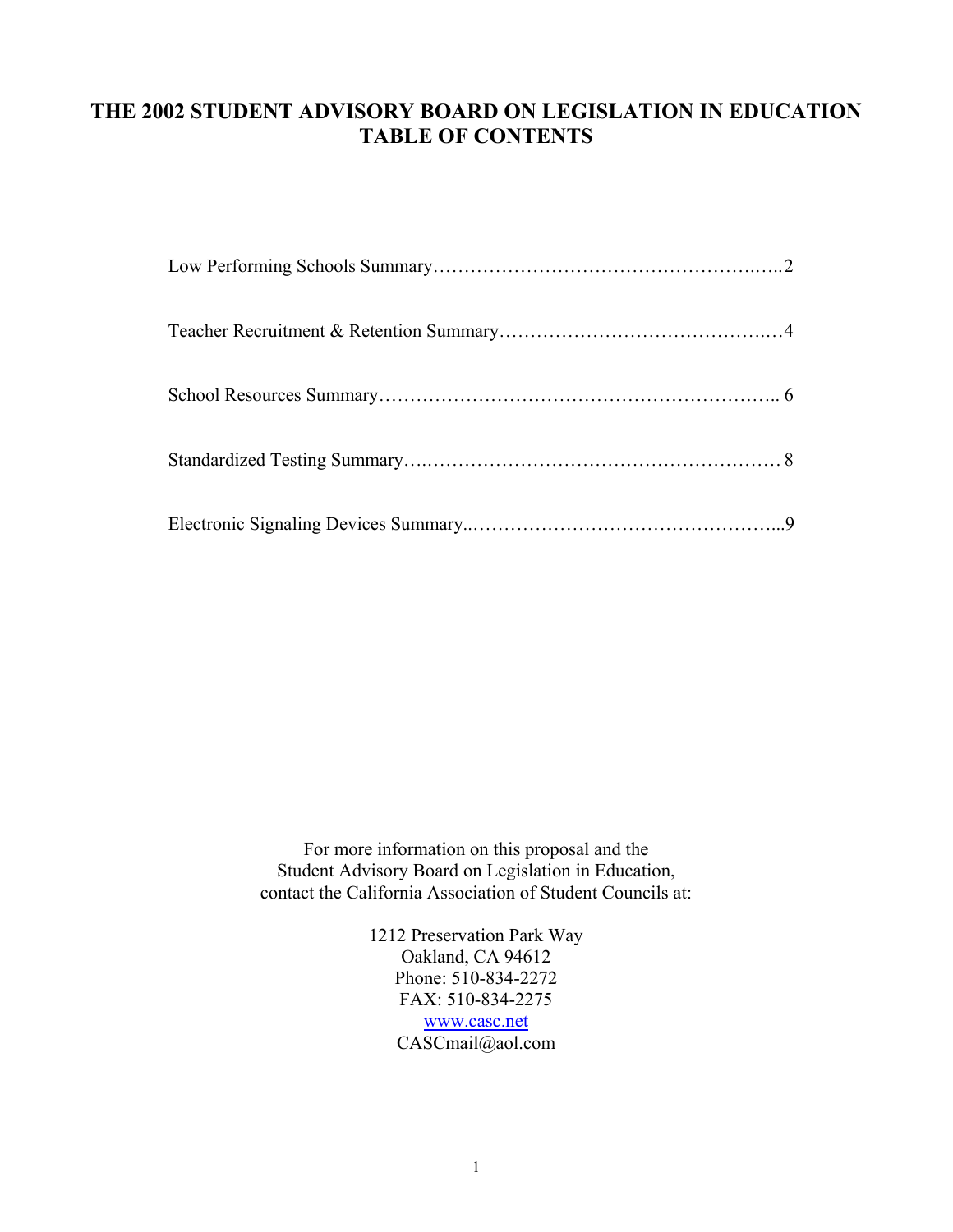

# **Low Performing Schools**

**PRESENTERS:** Isabelle Barter, Apply Valley High School; JaQuan Bryant, Castlemont High School; Jorge De La Cruz, St. John Bosco High School; Katie Kronick, Rio Americano High School; Jack Montgomery, Lower Lake High School; Paul Morse, Lower Lake High School; Paul Peterson, Lower Lake High School; Dehn Tuyen, Skyline High School

# **OUR VISION FOR CALIFORNIA EDUCATION:**

All schools have state of the art facilities. Students volunteer to maintain and add to the beauty of the campus. Every student feels perfectly safe at every school. Every student has pride in his/her campus. Teachers effectively relate the state curriculum with each and every student. Every teacher is a credentialed expert in his/her field. The administration and faculty believe that "a test does not define a person." Every teacher is passionate about getting to know each and every student as a person. The students and teachers share a mutual respect for one another. The administration, faculty, staff, and parents work as a team to motivate every student to reach his/her full potential and beyond. As a result, every student is motivated to learn and successfully graduates. Counselors are properly trained to do their jobs. Every student goes on to and is successful in higher education. There is a student center on campus open before, during, and after school. At this center, struggling students are tutored, troubled students are counseled, and unsupervised students are given a structured environment. Every school is considered a high performing school and every student has an equal opportunity to learn.

# **KEY CONCEPTS:**

*Opportunities for student success in low performing schools* 

*Legislative Actions Recommended:* 

- Make before and after school programs available to all high priority schools.
- a. Allow peers and adults to provide mentoring and tutoring programs for students in need.
- b. Establish sport and recreation programs to promote health and confidence through teamwork.
- c. Make opportunities available for students to engage in community service within their districts and neighborhoods.
- **Provide parents with information on how to effectively participate in the education of their** children and set them up for educational success.
	- a. Require that parents and teachers meet regularly to discuss productive methods for assisting their children.
	- b. Provide information on healthy study habits for parents and students.
- Recognize average and improving students in low performing schools for their efforts.
	- a. Establish Renaissance programs and expand them to a statewide level.
	- b. Provide incentives for students in low performing schools to seek out higher education opportunities.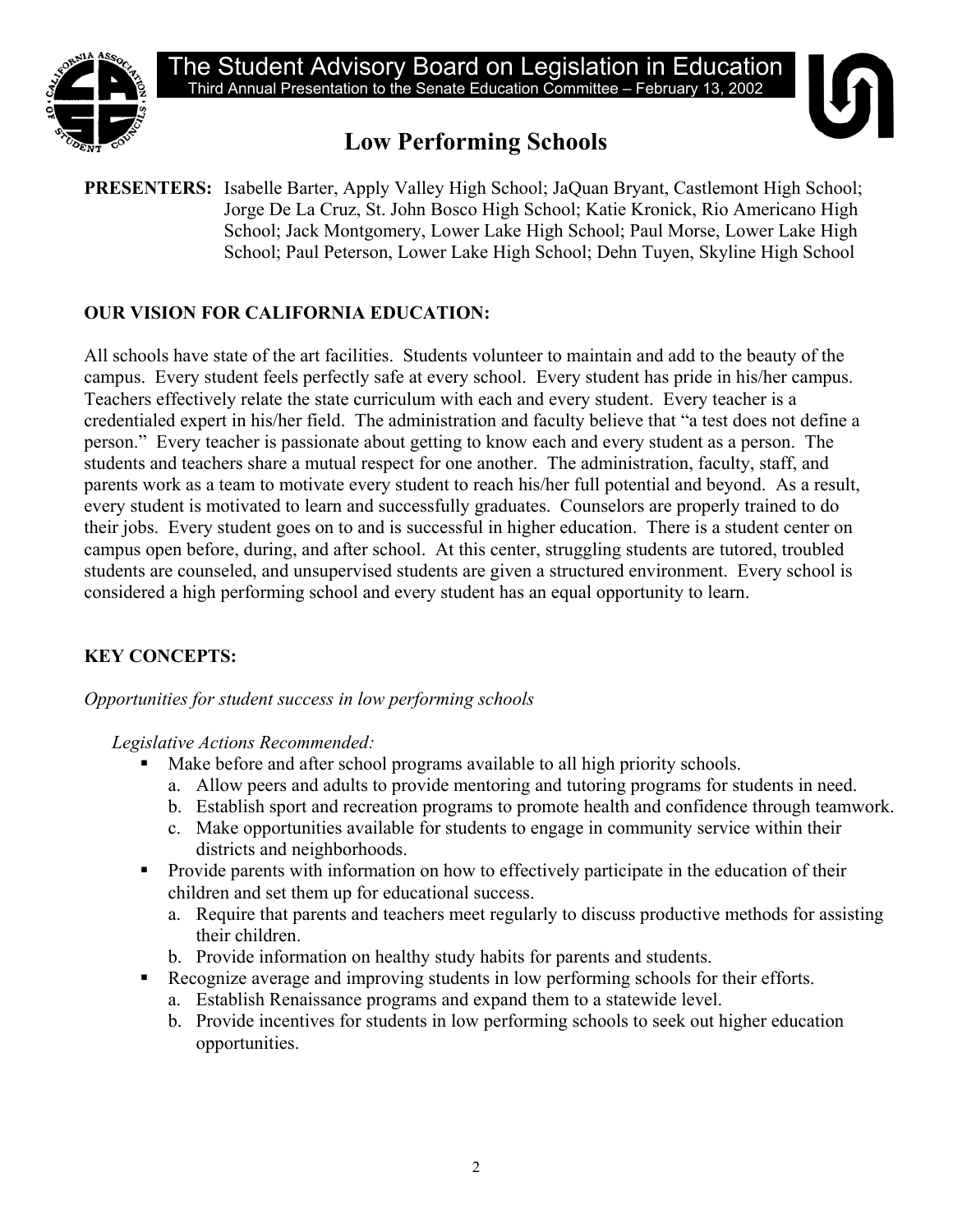#### *Alignment of state standards to the changing needs of students and society*

*Legislative Actions Recommended:* 

- **•** Create additional mechanisms to publicize and encourage adherence to state standards to early elementary school grades.
- **•** Create programs that train all teachers according to the curriculum outlined in the state standards.
- Allow quarterly evaluation of teachers by both students and administrators.

#### **SUMMARY OF SOURCES CONSULTED:**

Interview between Isabelle Barter and Dan Leary, Apply Valley High School Principal, on February 5, 2002 and on February 8, 2002. The interview gave us an insight into some complicated bills, standards, and laws.

- *Los Angeles Times*, "Wider Freedom Sought for Many Schools." Wednesday 12/19/01 Pg. B2, By Julie Tamak. Relaxed regulations will help public schools contend with proposed budget cuts. The Davis administration is considering a proposal to relax regulations in districts meeting API growth targets to the level of charter counterpart schools.
- http://www.edsource.org/pub\_edicit\_scfin.cfm; 2/11/02 "A Primer on School Finance." This article summarized the school financial system with both sources of revenue and distribution of funds. It offered facts about the governance of revenues.

http://www.edsource.org/edu\_acc\_cal.cfm; 2/11/02.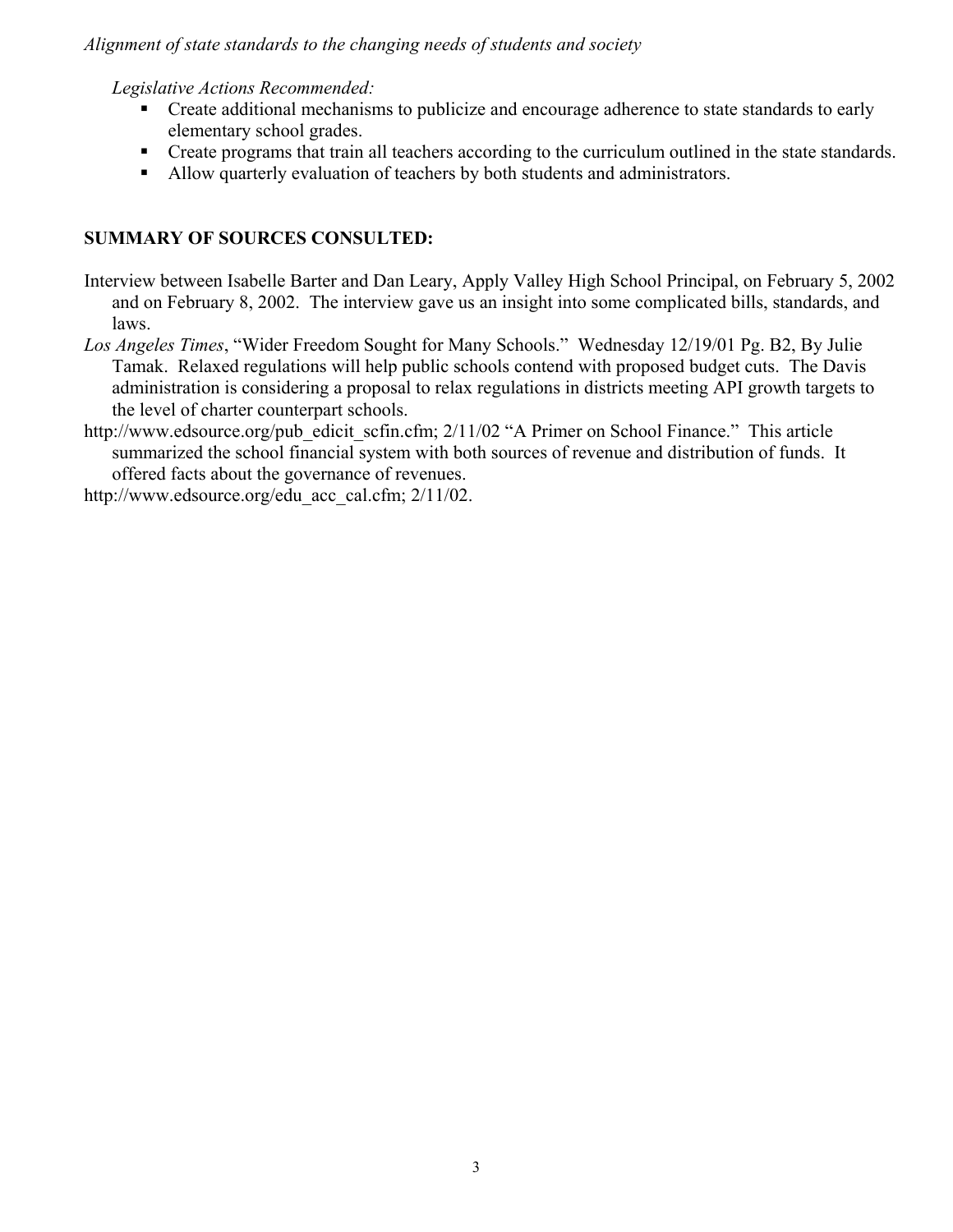

# **Teacher Recruitment and Retention**

**PRESENTERS:** DeAndre Benjamin, Castlemont High School; Emily Brown, Montgomery High School; Tiffanie Hester, Deer Valley High School; Lorelei Leonhardt, Montgomery High School; Melissa Margin, Castlemont High School; David Tritel, Bear River High School

# **OUR VISION FOR CALIFORNIA EDUCATION:**

Teachers are receiving a substantial and competitive salary with excellent benefits that are meeting their needs. Teachers are overly qualified to teach their subjects and always have at their disposal the resources and time necessary to perform their job. Classes are at a comfortable size for students to communicate and receive individual attention from their teacher, and for the teacher to create a curriculum that best suits the needs of the class. Teachers are trained in teacher-to-student diplomacy, so that they can properly handle overly aggressive or passive students, and can tailor to those students that come from a different background or culture. There is an overabundance of teachers to support students in their extra-curricular activities and the activities that are performed around the school. Teachers represent the diversity of California, and recognize and assist with the problems of racial and cultural prejudice. All people enter and remain in the teaching profession because they are inspired to teach.

## **KEY CONCEPTS:**

#### *Public awareness of the teacher shortage*

#### *Legislative Actions Recommended:*

- Sponsor a media campaign to publicize the need for teachers in California.
- Expand on existing public university programs to actively recruit and train teachers.
- Establish a "teacher recruiter" system via public universities, whereby potential teachers are actively recruited out of high school to pursue a career in education.

#### *Teacher training in dealing with both academic and non-academic situations*

#### *Legislative Actions Recommended:*

- Form and mandate a Situational Training for Teachers (STT) program that will train beginning teacher and continue this training throughout teacher careers.
- Require STT to obtain teaching credential.

#### *Support for new teachers*

#### *Legislative Actions Recommended*

- Mandate that local governments set up mentoring programs as resources for beginning and returning teachers.
- Implement a feedback system whereby teachers and administrative staff evaluate each other periodically.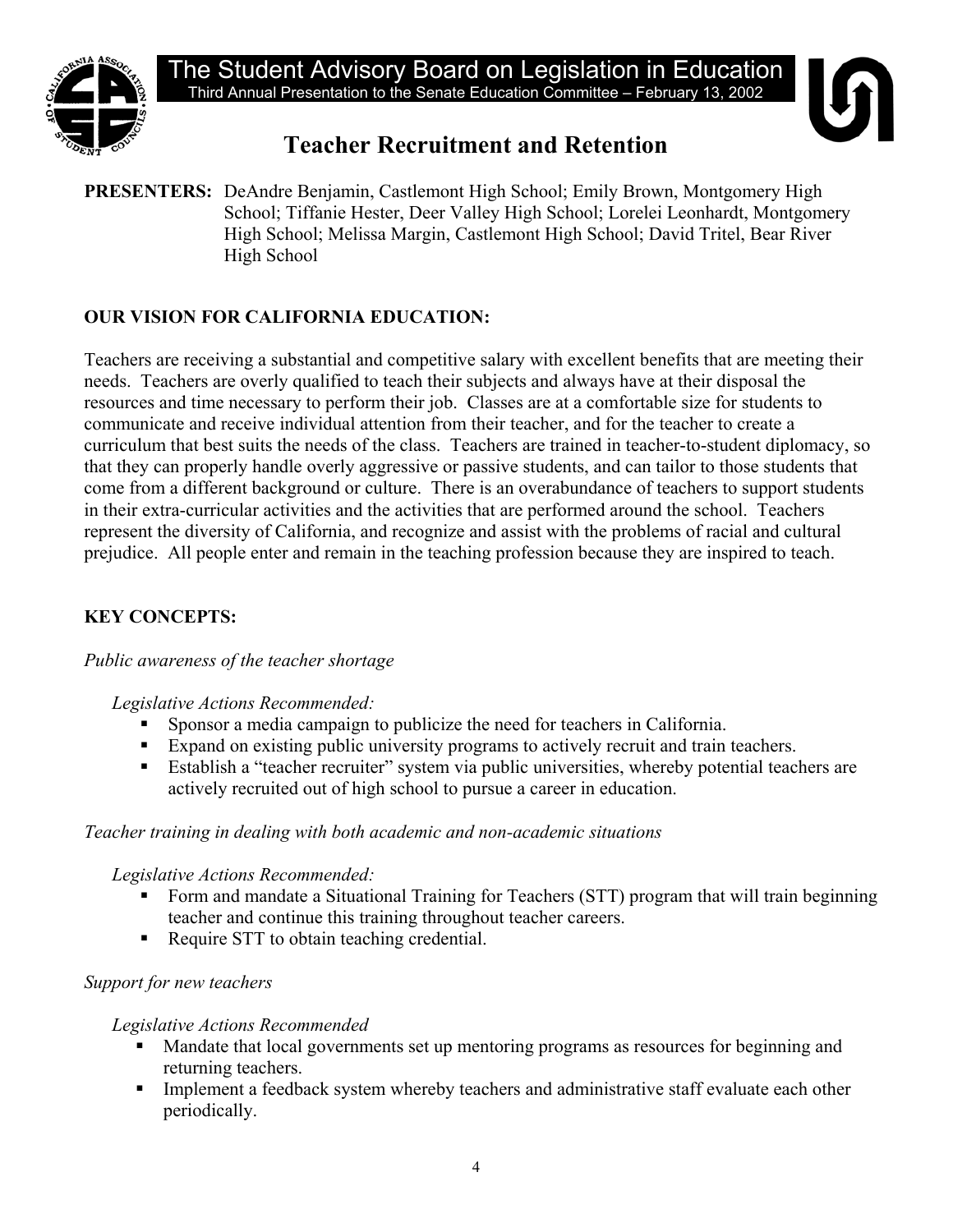#### *Teacher credential system*

*Legislative Actions Recommended:* 

- Revamp the teacher credential system to ensure that teaching becomes a major at all UC system undergraduate universities.
- Make credentials easier to obtain in general while increasing subject-specific credential requirements.
- Require and provide resources for teachers teaching outside of their area of expertise to simultaneously study in the area in which they are teaching.

# *Recruitment programs*

*Legislative Actions Recommended* 

 Implement a thorough re-evaluation of all teacher recruitment programs for the purpose of focusing funding on those programs found to be most effective.

# **SUMMARY OF SOURCES CONSULTED:**

Senator Alárcon

We spoke to his legislative aid to gain more insight into SB 319, the bill that Senator Alárcon introduced in February of last year.

Beginning Teacher Support Association (BTSA)

We researched this organization to learn more about the programs that are already in place to help struggling beginning teachers.

California Department of Education (CDE)

We were able to find statistics

California Educatior.com – http://www.cta.org/cal\_educator

California Teacher's Association (CTA)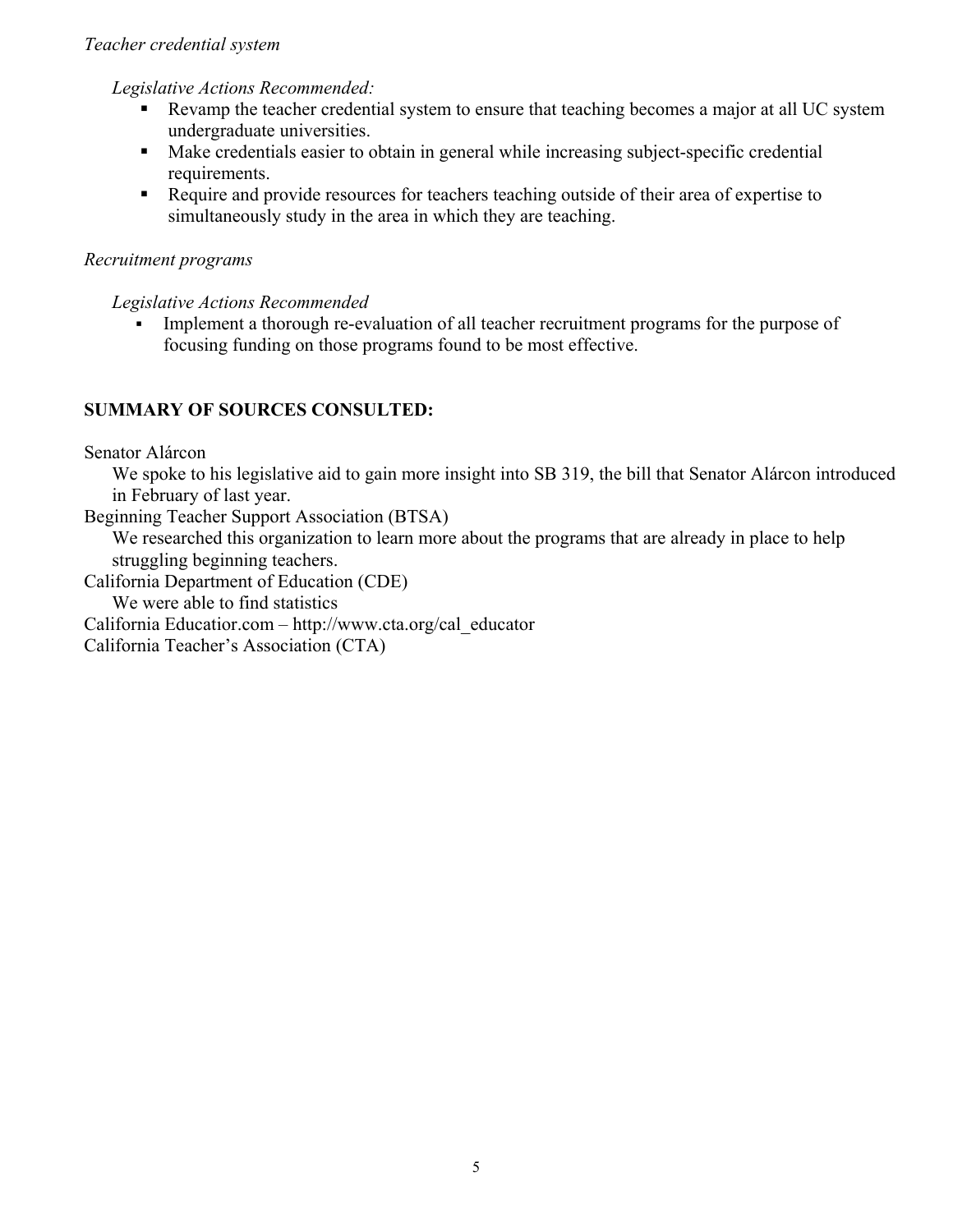



# **School Resources**

**PRESENTERS:** Alejandro Castillo, Oakland High School; Sean Dugar, Berkeley High School; Christa Futagaki, Moreau Catholic High School; Julie Mills, Central Middle School; Sarah Spriet, Lower Lake High School

# **OUR VISION FOR CALIFORNIA EDUCATION:**

Unlimited supply and access to premium resources afford every California student an optimal education. In a state-of-the-art environment, resources are effectively allocated to set each student up for success. Ample materials provide every student with an ideal learning experience and the opportunity to maximize his/her education and productivity. All students of California attain the highest level of academic knowledge and apply these skills for the betterment of society and achievement of personal growth.

# **KEY CONCEPTS:**

#### *Access to resources*

## *Legislative Actions Recommended:*

- Incentivize textbook publishers to sell online material subscriptions to schools.
- Create a statewide library plan to increase the quality of all California school libraries.

## *Oversight of education expenditures at the district level*

## *Legislative Actions Recommended:*

- Generate incentives to enforce and expand existing site council responsibilities to oversee district finance and materials adoption.
- Increase audits of school district finances.
- Increase budgetary reporting requirements of school districts.
- Add creativity, diversity, and learning ability to material selection criteria.

## *Technology resources*

#### *Legislative Actions Recommended:*

- Require at least 15 to 1 student to computer ratio in 6 years.
- Set and meet a minimum standard of science lab equipment for all California schools.
- Set and meet a minimum standard of communication and media equipment (i.e. telephones, televisions, intercoms, etc.) in all classrooms of California schools.

## *Student accountability for existing materials*

## *Legislative Actions Recommended:*

- Implement and enforce student sanctions for loss or damage of materials.
- Offer incentives for retention and preservation of materials.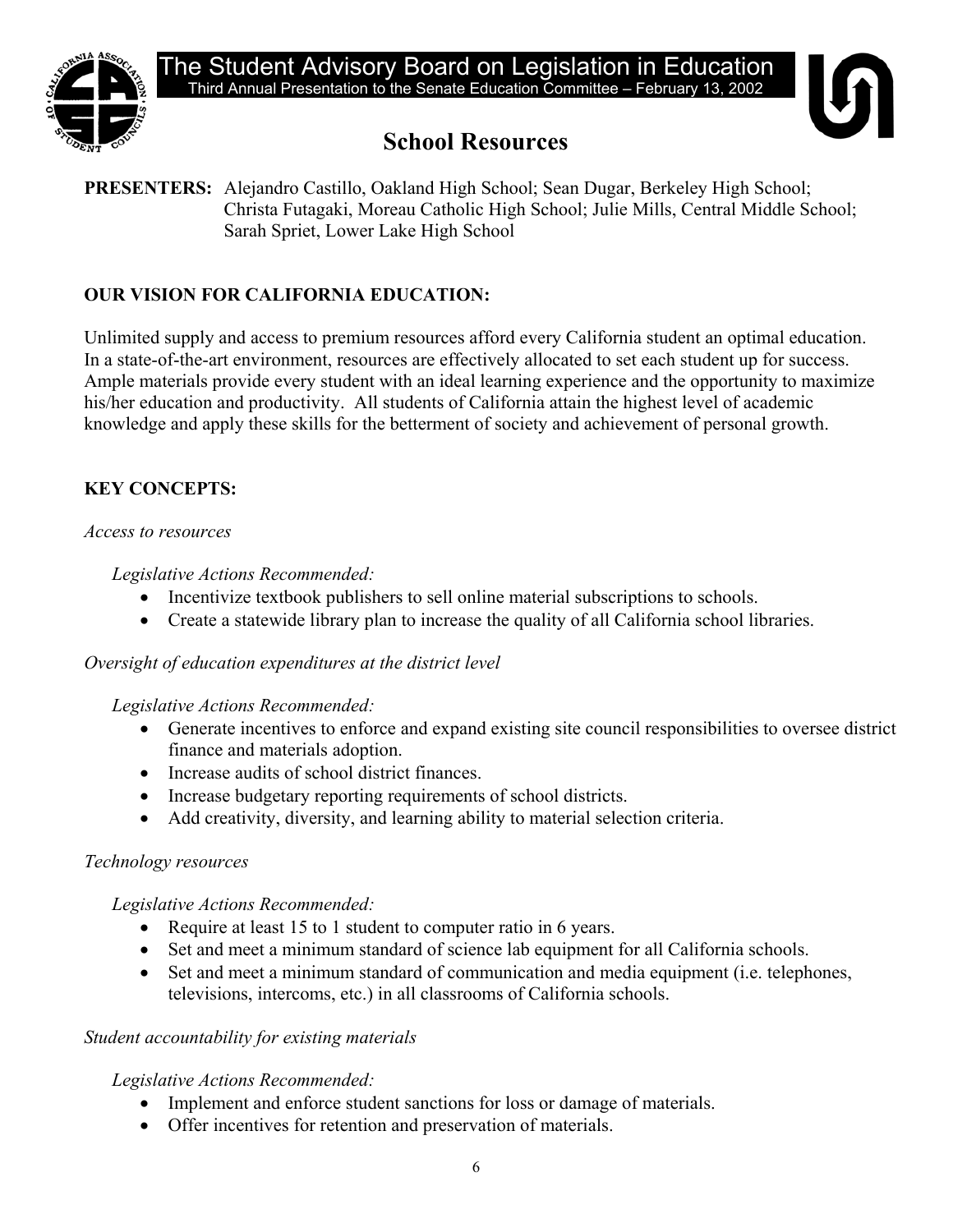• Hold students financially responsible for loss, damage, or stolen items.

#### **SUMMARY OF SOURCES CONSULTED:**

Lee Angela Reid, Consultant for Senator Bruce McPherson

Howell, Penny, and Barbara Miller. "Investing in Kids." Sacramento: Sacramento City Unified School District, 1999.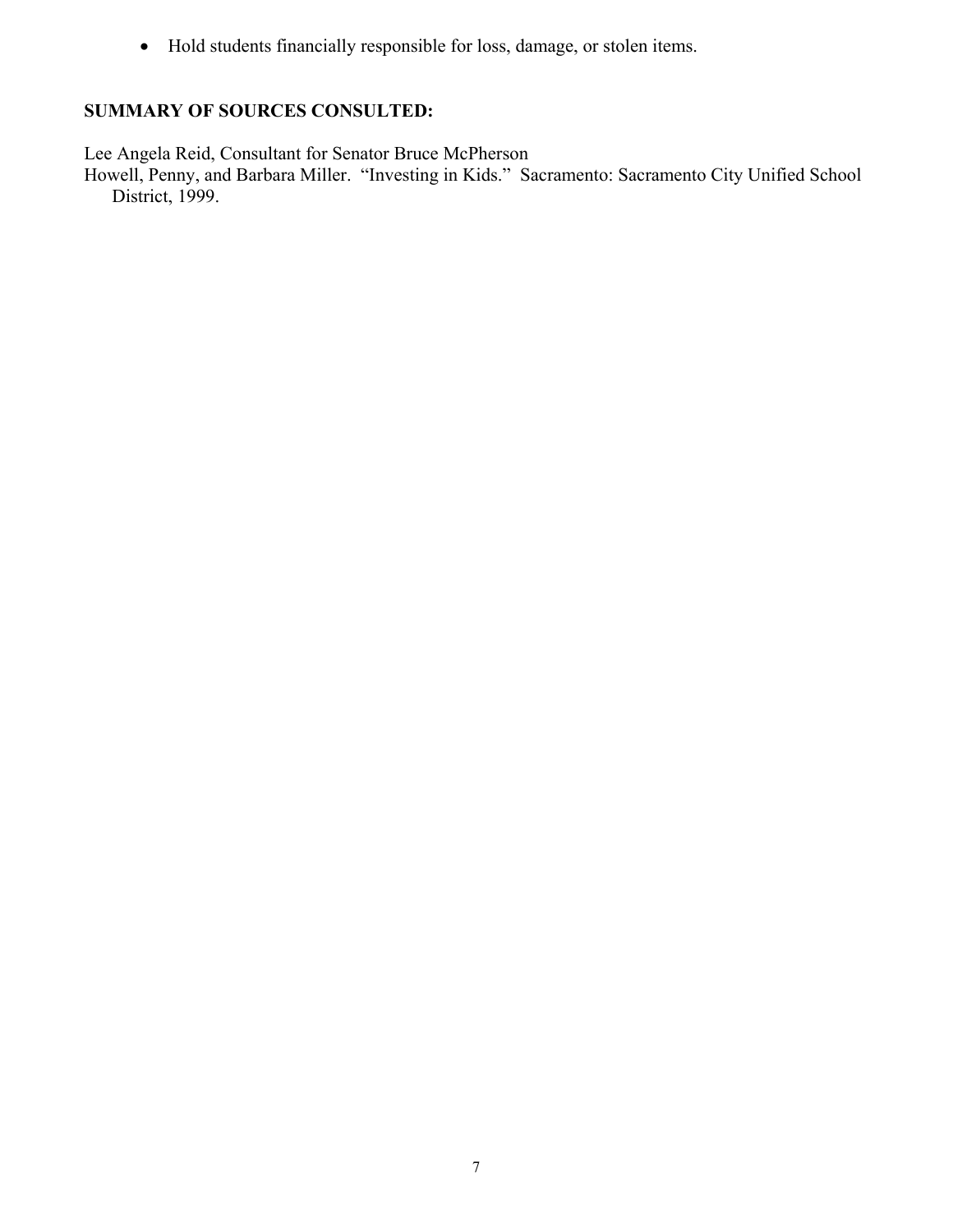

# **Standardized Testing**



**PRESENTERS:** Sarah Muppa, Irvine High School; Sophia Yuan, Mission San Jose High; Cherence Flores, El Camino High School; Jacob Lesner-Buxton, Far West High School

# **OUR VISION FOR CALIFORNIA EDUCATION:**

Students feel empowered and motivated to make a difference in society. Success on standardized tests fosters an environment where students feel recognized, appreciated, and nurtured. Each year students take a statewide test based on knowledge acquired in the classroom. The test caters to the needs of all students emphasize different learning styles and backgrounds. California provides an equal opportunity for test preparation statewide. The standardized test acts as a benchmark for success in schools and districts. All California students graduate from high school as confident and well-adapted citizens of the world.

# **KEY CONCEPTS:**

#### *Testing methods*

*Legislative Actions Recommended:* 

- Develop tests in different languages.
- Seek parent, teacher, and student input to formulate the test.
- Seek testing solutions that assess varying student needs and learning styles.
- Create one standardized test per grade level.
- Develop subject-level exams for middle school as well as high school students.

#### *Quality and efficiency of tests*

#### *Legislative Actions Recommended:*

- Expand testing system accommodations to reflect diversity of student needs.
- Focus all state energy into a *single* test that is given annually.
- Develop a program to train teachers in state curriculum.

#### *Incentives for improvement*

*Legislative Actions Recommended:* 

- Inform students with regards to reward and incentive structures surrounding test results.
- Re-establish programs to recognize high scoring students.

#### *Impact of test results on community*

#### *Legislative Actions Recommended:*

- Limit availability of API scores to those uses necessary to implement PSAA.
- Create a program to educate the public on the meaning and purpose of API scores.
- Expedite the inclusion of factors other than test scores into the API.
- Allocate II/USP funds to allow community involvement in boosting API scores.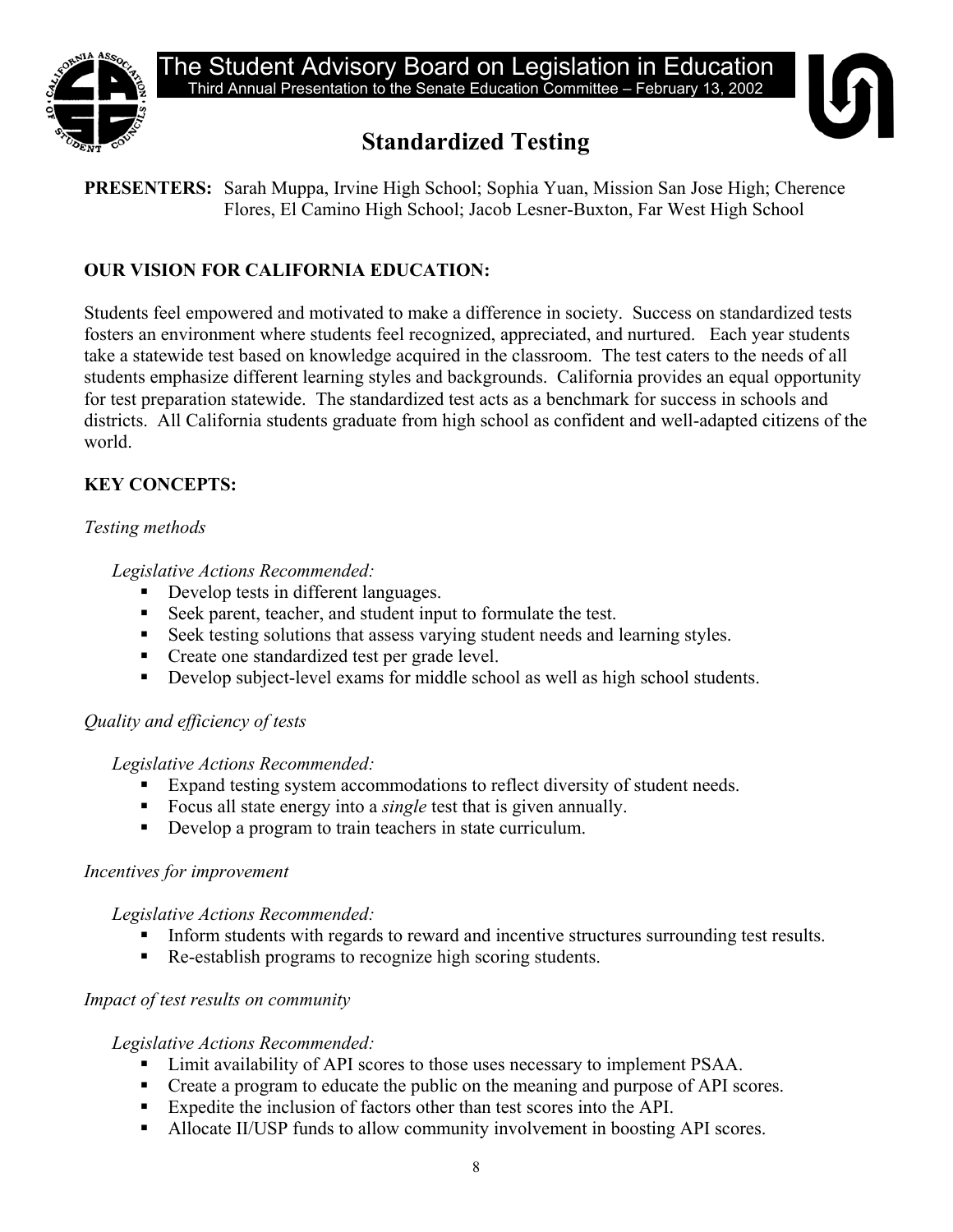

The Student Advisory Board on Legislation in Education Third Annual Presentation to the Senate Education Committee – February 13, 2002

# **Electronic Signaling Devices**

**PRESENTERS:** Brandon De La Cruz, Temescal Canyon High School; Sarah Bell, Temescal Canyon High School; Brandon Renee, Temescal Canyon High School; Ben Sumarnkant, Troy High School; Zachary Alsagoff, Piedmont Middle School; Matthew Bustamante, Piedmont Middle School; Erica Gonclaves, Gateway High School

# **OUR VISION FOR CALIFORNIA EDUCATION:**

Every student may utilize his or her electronic signaling device with freedom and liberty. All electronic signaling devices are allowed on campuses and they will not disturb class. There will be no consequences for possessing an electronic signaling device on a California school site, as long as the device does not impair the learning process in class. Students who possess an electronic signaling device on campus have a greater sense of security and safety, especially in the vent of an emergency. Students utilize technology to enhance their education, and ensure their safety.

# **KEY CONCEPTS:**

*Communication between students and families in educational and emergency situations* 

*Legislative Actions Recommended:* 

- Implement Senate Bill 1253
- If SB 1253 is implemented, the legislature should recommend the following policies:
	- a. Allow students to use electronic signaling devices during break/lunch.
	- b. Encourage students to utilize personal electronic signaling devices in case of an emergency.
	- c. Discourage confiscation of electronic signaling devices without just cause.

*The promotion of safety through the utilization of electronic signaling devices* 

*Legislative Actions Recommended:* 

- Implement Senate Bill 1253
- If SB 1253 is implemented, the legislature should recommend the following policies:
	- a. Allow the use of electronic signaling devices during emergencies.
	- b. Allow students to carry electronic signaling devices with authorized consent.
	- c. Allow students to carry electronic signaling devices in an "off" or "silent" mode.

# **SUMMARY OF SOURCES CONSULTED:**

De La Cruz, Brandon. November 7, 2001. "Local Level Solutions and Action Plans for: Electronic Signaling Devices."

Explains the local level action plans necessary for the CASC SABE delegation in order to rally support for the cause of allowing electronic signaling devices in California public schools.

Figueroa, Elizabeth. CA Senate Bill 1253.

Allows school districts in California to govern over the usage of electronic signaling devices.